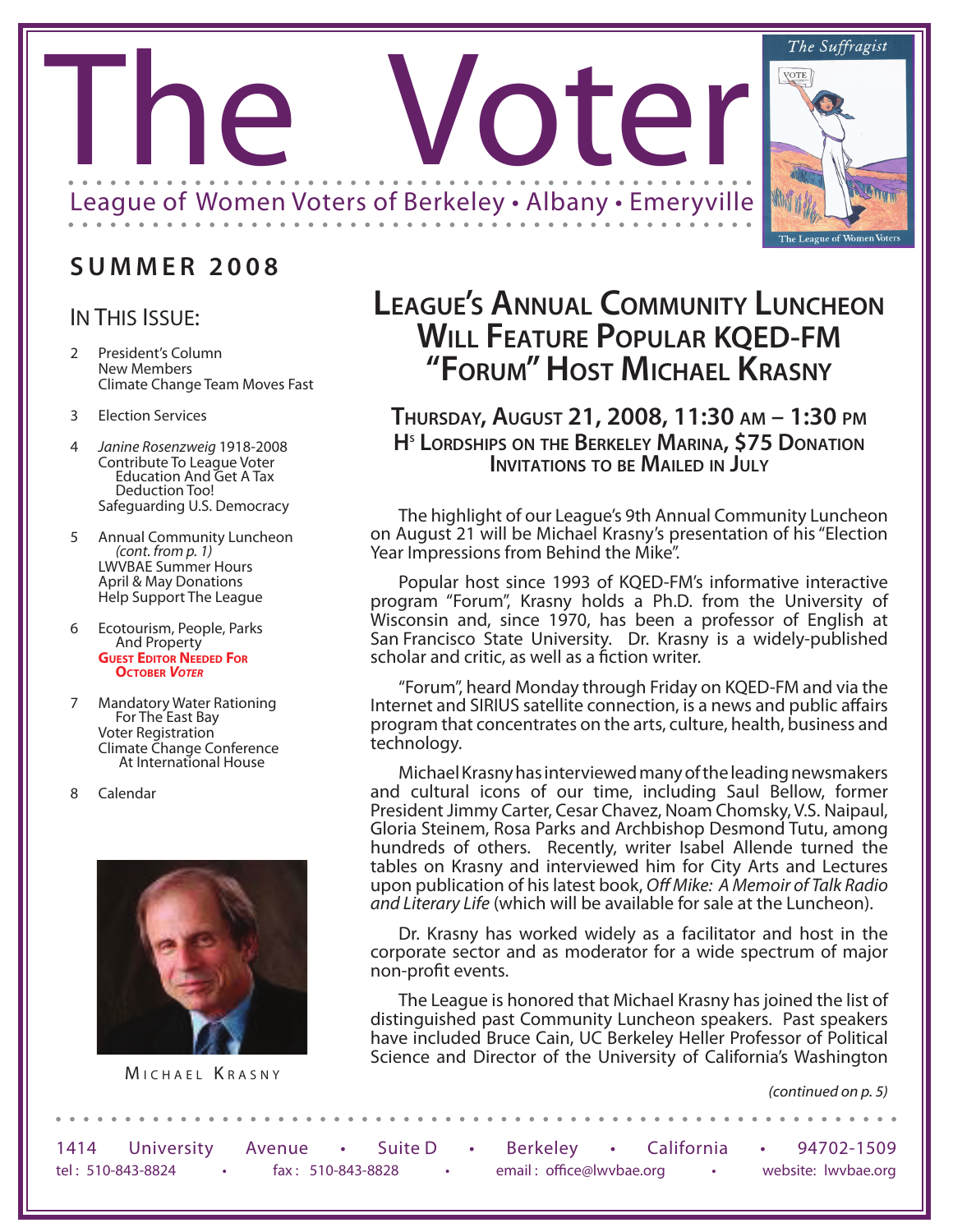# **President's Column**

Since this will be my last column as President, I want to make this a "State of Our League" report.

As you know by now, we have no incoming President nor do we have a team of Co-Presidents. This is the "bad" news, but the good news is that our incoming Board is infused with fresh energy from its many new faces. The 2008-2009 Board members will divide the president's tasks among themselves, and will thereby continue our essential mission. This, perhaps, is not an ideal situation administratively, but Berkeley, Albany and Emeryville will certainly be in good hands this year.

On a different but related front, our membership is shrinking. This is very bad. New members join our League, but we lose more members through normal attrition and the death of longtime stalwarts. We must redouble our efforts to attract new, younger members.

But there is more good news. We now have a dedicated Membership Growth Committee and, as I step down as President, I will be chairing this group. And, even better, we still have a vital program of education and action, and we have an approaching presidential election which will hopefully attract energized people who wish to get involved with the work we do.

This year, let's all of us make sure that we personally invite someone we know to join our League. Fresh faces bring fresh insight and fresh energy.

Thanks for a wonderful two years as your President. As I step down, I join all of you as we carry on!

> *Jinky Gardner* Outgoing President

# **New Members**

Our Warmest Welcome To Our Newest Members:

*Jean Driscoll Robert Girling Almalee Henderson Hawley Holmes Kevin James Steven Jepsen*

*Susan Messina Suzanne Rowley Dena Sandmeyer Diane Straus Connie Stroud Li-hsia Wang*

And To Returning Member *Emma Davis*

#### **THE VOTER**

Published monthly except January, June & August by

League of Women Voters of Berkeley, Albany and Emeryville

1414 University Avenue, Suite D Berkeley, CA 94702-1509

Telephone: (510) 843-8824 Facsimile: (510) 843-8828 Email: office@lwvbae.org

Editor: Alice Kisch Associate Editor: Jane Brandes Proofreader: Evelyn Light Technical Consultant: Bill Chapman

The Voter is free to members, \$10/year for non-members. Current and past issues of the Voter are posted on our website at lwvbae.org.

*The League of Women Voters is a nonpartisan political organization that encourages the active and informed participation of citizens in government and influences public policy through education and advocacy.*

# **Climate Change Team Moves Fast**

*Action***:** Fitting with the urgency of climate change, the Climate Change Team is moving as fast as we can to educate ourselves with hopes of later educating others. At our May 21 meeting we agreed to investigate and rank ways to help mitigate climate change – with the proposal to use the resulting document(s) for education. The many possible mitigation activities include those that can be taken by individuals, business, society and government. If we can meet our deadlines, we will have taken a proposal to the LWVBAE Action Committee at the end of June.

*Continued Learning***:** Our members are reaching out and are attending a variety of meetings, lectures and conferences. It is encouraging to see how much is being done in and around our area to meet and solve the climate change crisis.

*Information***:** Many attendees came by our table at the Annual Meeting. Thanks so much for your interest. The information you saw at our table, plus more, is available on our website at http://lwvbae. org/climateaction.htm. Our newest area on the website is a list of useful links at http://lwvbae.org/ climatescience.htm. We are adding to the information continuously, trying to build a real resource for our League and everyone, so check it out.

> *Linda Swift*, Co-Chair Climate Change Team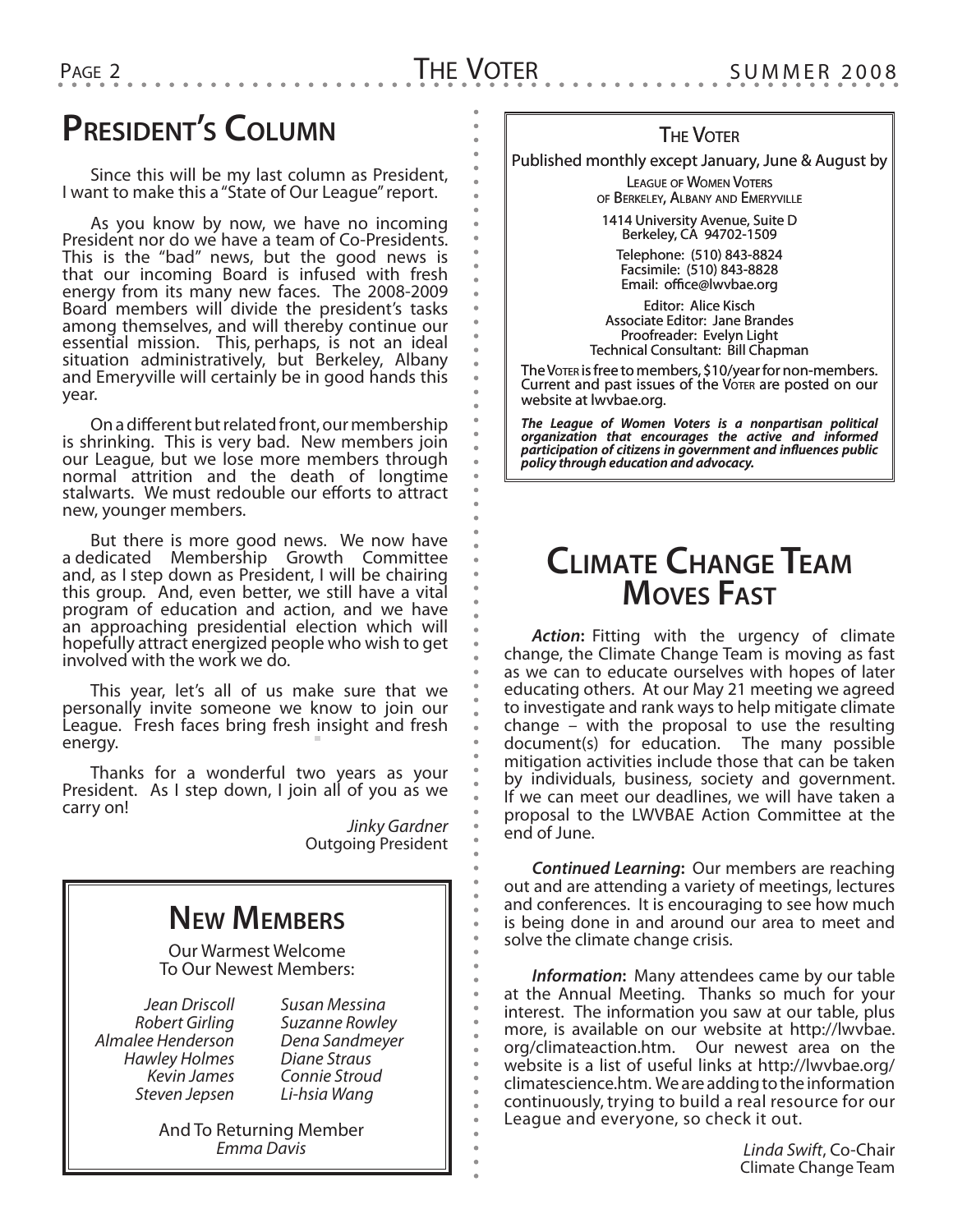# **Election Services**

Election Services is a big umbrella term that covers many different activities. For this spring's primary, we in LWVBAE had a relatively easy job: only two state propositions and one county measure. Because none of our three jurisdictions had any ballot measures, we did not have to compose a local Pros & Cons. In addition, we had only two partisan positions open: the Senate District 9 seat vacated by Don Perata and the Assembly seat for District 14 vacated by Loni Hancock. Forums for those seats, conducted by the Oakland League, were taped and rebroadcast all through the election season on Channel 33, BTV.

Seats on our City Councils and School Boards are all non-partisan, so candidates for those offices did not take part in the June primary. In the fall, we will be having a much longer ballot, so candidates' forums and perhaps local Pros & Cons will be on our League agenda. Our booths at the Berkeley fall festivals, September's Solano Stroll and October's Spice of Life Festival, will enable us to reach a broad cross-section of our communities.

*Voter Registration***:** New voters were our special concern this spring. The June primary season saw League members supplying registration forms, Pros & Cons, Easy Reading Guides and Smart Voter bookmarks to all the high schools in our League area. Teachers at all the schools except Berkeley High preferred to register eligible seniors themselves, in their classrooms. At Berkeley High we set up tables over the lunch hour on four consecutive days just before the close of registration on May 19.

Many thanks to all our participating members: *Juanita Peterson*, our phone recruiter; *Lillie Anderson*; *Robert Baldwin*; *Eloise Bodine*; *Merle Fajans*; *Cathy Lynch*; *Ginette Polak* and *Bobbie Spike*; and a special tip of the hat to *Barbara Beatty*, who served on three shifts. Within Berkeley High, Vice Principal Vernon Walton, ELL teacher Maggie Heredia, and facilities coordinator Mike Carraway helped to make our work much easier despite the unseasonable heat.

A lunchtime meeting at Berkeley City College and again with the clubs of Laney College enabled us to distribute registration affidavits and voter information to students there. We also spent the Friday evening before the deadline registering voters and distributing Pros & Cons at the North Berkeley BART station

during the evening commute. The League got lots of compliments on the work we all do.

*Speakers Bureau***:** *Eloise Bodine* coordinated our Speakers Bureau. Four members spoke on the Pros & Cons on the two state propositions and one county measure at 10 events. The discussions of eminent domain, rent control and the county utility users tax were lively and informative. Thanks to *Jane Bergen*, *Eloise Bodine*, *Merle Fajans* and *Helene Lecar* for speaking.

The groups to whom we spoke numbered between one and thirty people, and included LWVBAE's Brown Bag meeting, St. John the Baptist Catholic Seniors, State Farm Claims Center employees, St. Paul's AME Church Senior Advocates, East Bay Center for the Blind, the Clipper Club at Emeryville's Watergate Condominiums, Northbrae Church, Epworth Methodist Church, St. John's Presbyterian Prime Timers, and the North Berkeley Senior Center current events class.

*Distribution of League Materials***:** *Claudia Berger*  and her stalwart distribution crew (*Merle Fajans*, *Linda Gerson*, *Jean Safir* and *Bobbie Spike*) stocked libraries, churches, senior centers and post offices in all three cities with registration forms prior to the registration deadline and, as they were available, added over 2,000 Pros & Cons and Easy Readers to their deliveries.

Voter Service is at the core of what we do as an organization. We'll be back in the fall for more Voter Registration days and Mock Elections at the high schools, so if you are interested in taking in the current high school scene, join us. If you'd like to distribute Voter Registration cards throughout the year, speak on the ballot measures or help us organize for election services, let us know your preferences and we'll do everything we can to accommodate your schedule. We can also use your ideas for additional locations where we can speak about the Pros & Cons on ballot measures and, of course, you are invited to become a speaker yourself.

The Voter Service Chairs for the November 4,<br>2008 presidential election are *Phoebe Watts*, phoebe.watts@sbcglobal.net, and *Lois Brubeck*, *phoebe.watts@sbcglobal.net*, and *Lois Brubeck*,

> *Helene Lecar* and *Eloise Bodine* Election Services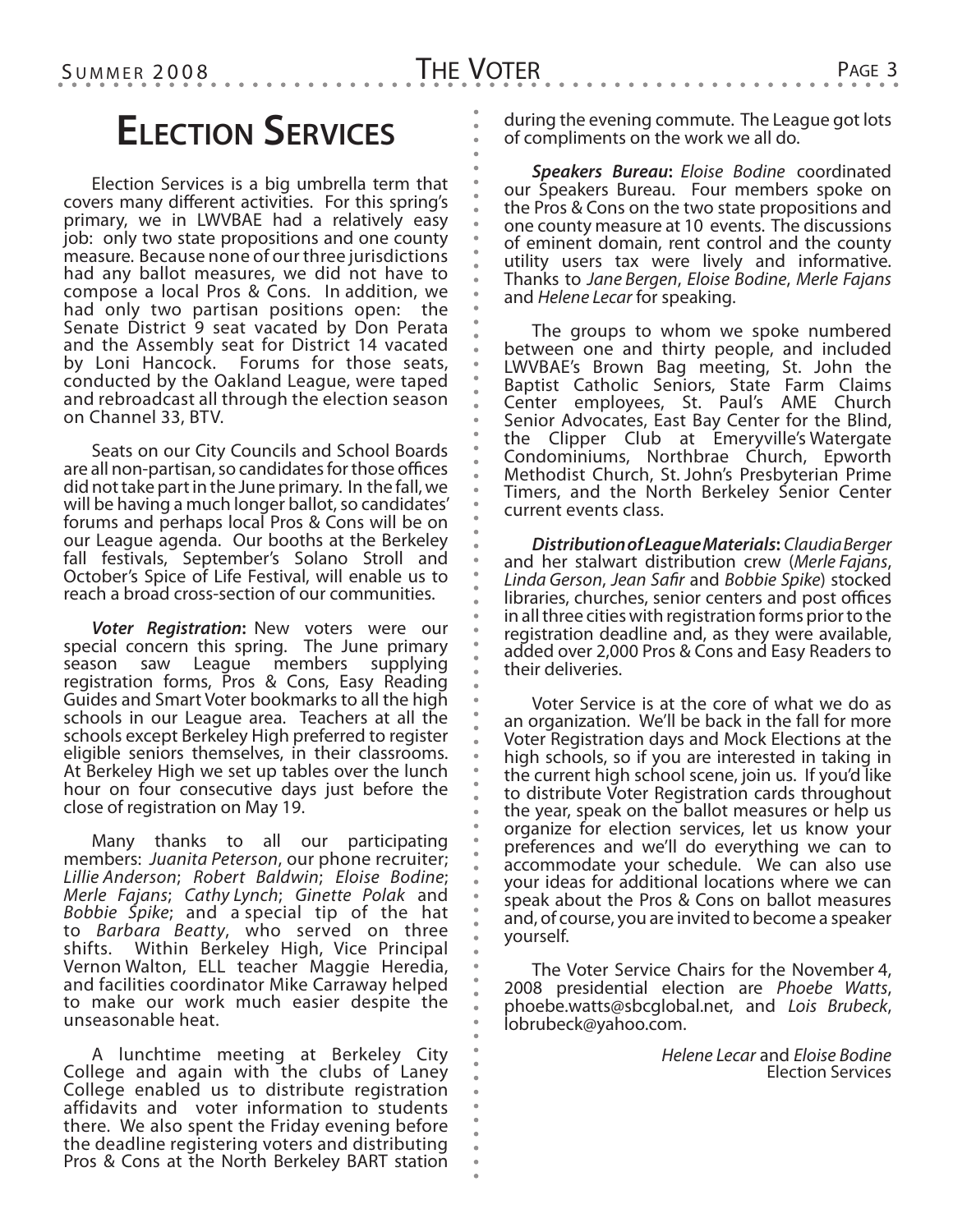## *Janine Rosenzweig* **1918-2008** *In Memoriam*

On April 15, 2008 the League lost a wonderful friend and member. *Janine Rosenzweig* joined the League of Women Voters in 1969, and was deeply involved in the statewide campaign to pass the 1963 Rumford Fair Housing Act. In her later years *Janine* was a faithful League office volunteer. Throughout her life she continued to actively support social justice concerns through the League and other organizations. Sadly, *Janine* suffered from Alzheimer's disease in the last years of her life.

*Janine Chappat Rosenzweig* was born in France and was studying at Oxford University when World War II broke out, so she detoured to Harvard University's Radcliffe College for a doctorate in education. After two years of anthropological field work in New Mexico, *Janine* returned to Radcliffe, where she met her husband, Mark, who was a graduate student in psychology. When Mark joined the Department of Psychology at UC Berkeley in 1951, *Janine* and Mark moved to Berkeley.

Contributions in *Janine's* memory may be made to the League, to the International House at UC Berkeley or to the Alzheimer's Association. *Marilyn Couch*

**Contribute To League Voter**

**Education And Get A Tax DEDUCTION TOO!** 

The League of Women Voters of Berkeley, Albany and Emeryville has its own foundation, the LWVB Foundation, which is an organization recognized under Section 501(c)(3) of the Internal Revenue Code. Contributions to the LWVB Foundation support LWVBAE's efforts to register new voters and to provide voter education at election time and throughout the year; these contributions are fully tax-deductible. High-school mock elections, our recent civics education project and the production and distribution of "Pros and Cons" on local and state ballot measures are all made possible through contributions to the LWVB Foundation. Please make your checks payable to "LWVB Foundation" and send them to the League office. Thanks so much for your support!

#### **Safeguarding U.S. Democracy: Promoting An Independent JUDICIARY BY DEFENDING The U.S. Constitution**

The LWVUS Safeguarding U.S. Democracy: Promoting an Independent Judiciary program, created in 2001, continues to be a successful nationwide education campaign effort. Our goal is to increase citizen understanding of the importance of our nation's system of separation of powers and also to highlight the vital need to protect a fair and independent judiciary. We are funded by a grant from the Program on Constitutional and Legal Policy of the Open Society Institute.

Safeguarding U.S. Democracy: Promoting an Independent Judiciary by Defending the U.S. Constitution is a local, state and nationwide educational campaign focused on addressing the critical issues facing the judiciary. The goal of the program is to help protect rights which are provided by the U.S. Constitution and by our system of checks and balances. This protection is only assured by the building of a critical mass of informed citizens who can understand the critical issues facing the judiciary.

This year the voter-education efforts of Leagues nationwide is focusing on:

- Community forums;
- Voter guides including information about judicial candidates;
- Judicial candidate debates;
- Judicial candidate forums and town hall meetings;
- Judicial Conduct Committees; and
- Judicial Election information via VOTE411.org

**Contact**: Zaida Arguedas, Director; or David Ward, Specialist on the Judiciary and the Courts. To contact the League, please use the Contact Form at https://member.lwv.org/ContactUs.asp. Choose "Fair Judiciary/Safeguarding U.S. Democracy" from the Subject pull down menu.

The Safeguarding U.S. Democracy: Promoting a Fair and Independent Judiciary program will be celebrating Constitution Day on September 17, 2008. Pass-through grants are available to Leagues interested in celebrating with us. E-mail David Ward at dward@lwv.org for grant guidelines and an application.

[Adapted from the League of Women Voters website www.lwv.org]

*Your Foundation Board*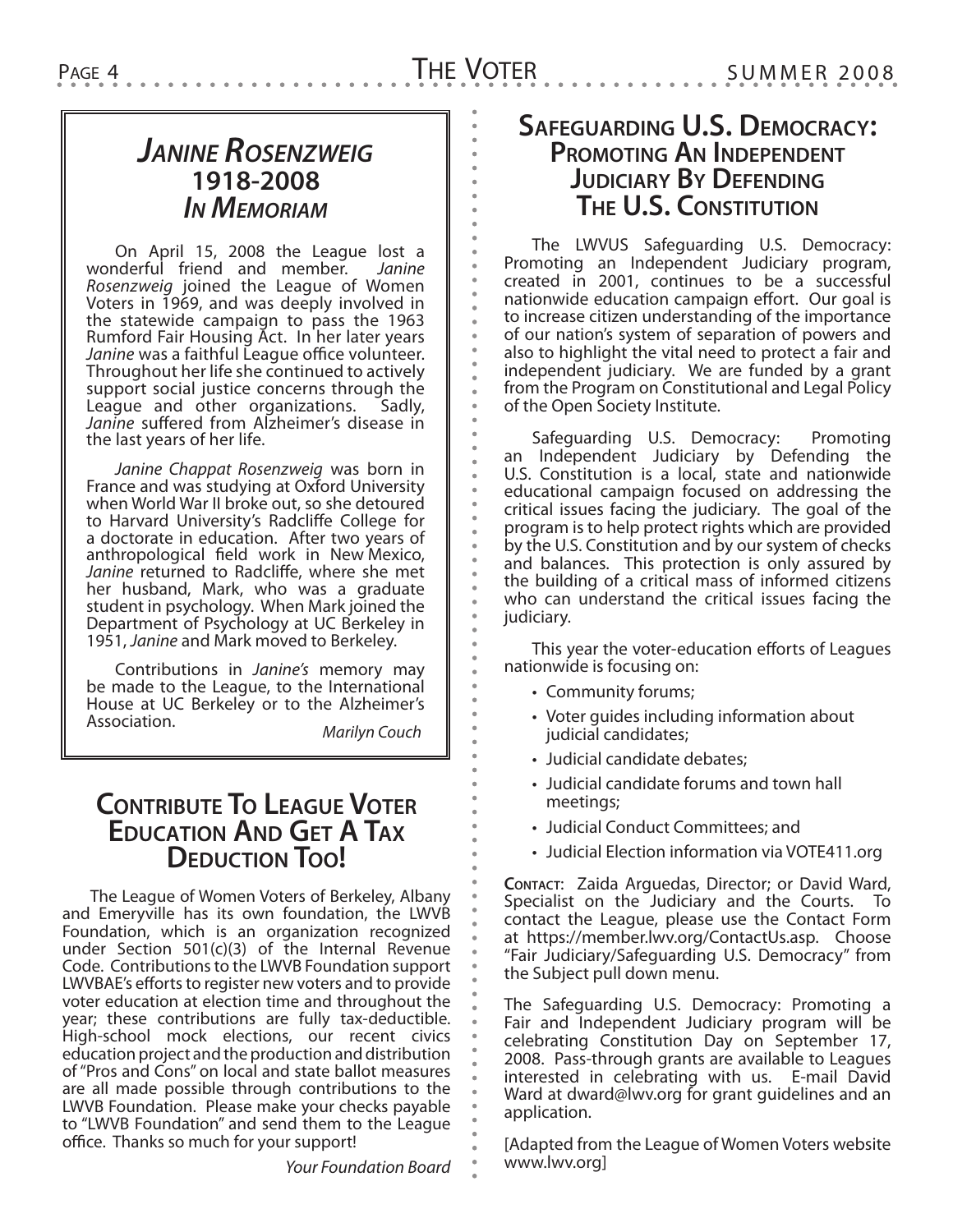#### **Annual Community Luncheon**

*(continued from p. 1)*

Center; Christopher Edley Jr., Dean of Boalt Hall School of Law; UC Graduate School of Journalism Professor Cynthia Gorney; former UC Chancellor I. Michael Heyman; Professor Daniel Kammen, UC's Renewable and Appropriate Energy Laboratory; former U.S. Secretary of Labor Robert Reich; and former State Senator and now Member of Congress Jackie Speier.

Another highlight of the Annual Luncheon will be the conferring of LWVBAE's "Spirit of the League" awards on the foundations and funds that support public education in our three cities: Albany Education Fund, Berkeley Public Education Foundation, Emery Ed Fund, and School Cares (Albany). Our beloved long-time League member and community activist *Luanne Rogers* was also to have received the "Spirit" award but, sadly, *Luanne* passed away in mid-June. As the award had been announced earlier this spring, she was aware of and took pleasure from it.

The Luncheon will be held on August 21, 11:30 am to 1:30 pm, at  $H<sup>s</sup>$  Lordships Restaurant at the Berkeley Marina. League members and those who have attended past Luncheons will receive invitations in the mail in mid-July, and are urged to bring friends to this gala event. The Luncheon is a wonderful way to show guests what the League accomplishes in our community and is the major way we raise funds to support the League's many activities and programs.

Cody's Books has once again generously agreed to contribute half the proceeds from their sales of topical books at our Luncheon. As an added attraction this year, Michael Krasny will recommend some of his favorite books, and these titles will also be for sale in addition to his own books. Another feature will be the popular League Bazaar of items for sale to benefit the League.

The Luncheon will highlight your summer. Watch for your invitation and join us on August 21.

> *Sherry Smith* (548-1769) *Suzanne Chun* (843-7855) Luncheon Co-Chairs

## **LWVBAE Summer Hours**

The LWVBAE office will be closed from Tuesday, July 1 through Monday, July 21. Starting Tuesday, July 22, Office Manager *Cheryl Nichols*' office hours will be Mon.-Wed., 9 am-1 pm. At any time you may leave a voicemail message for *Cheryl* at (510) 843-8824, and she will return your call.

## **April & May Donations**

To the LWVBAE General Fund

*Jean Allen Ruth Jean Arkley Horst Bansner Jane and Arthur Bergen Virginia Blacklidge* Louise W. Brown *Jody Bush Peggy Casey Phyllis Gaines Sherry Keith and Robert Girling Louise Larson Helene Lecar Kristina Kai-ming Lim Christofer McKee Allie Norton Susan Pownall Meredith Stout Helene Strauss Maya and George Trilling*

To the LWVB Foundation

*Jean Allen Georgia Babladelis Horst Bansner Jane and Arthur Bergen Mary M. Jacobson Hillary Joffee Reinis Walter E. Rex*

*Louetta Erlin* Donations Secretary Many thanks for remembering your League.

# **Help Support The League**

When you order Andronico's Scrip, 6 percent of the amount you pay comes back to the League. In other words, for every \$100 you buy, the League receives \$6. Every two months your Scrip will either be delivered to your home, or you may pick it up at the LWVBAE office. If you are interested in participating in the Scrip program, please contact *Ruthann Taylor* at (510) 527-0673 or at clydetaylr@ att.net. *Ruthann Taylor*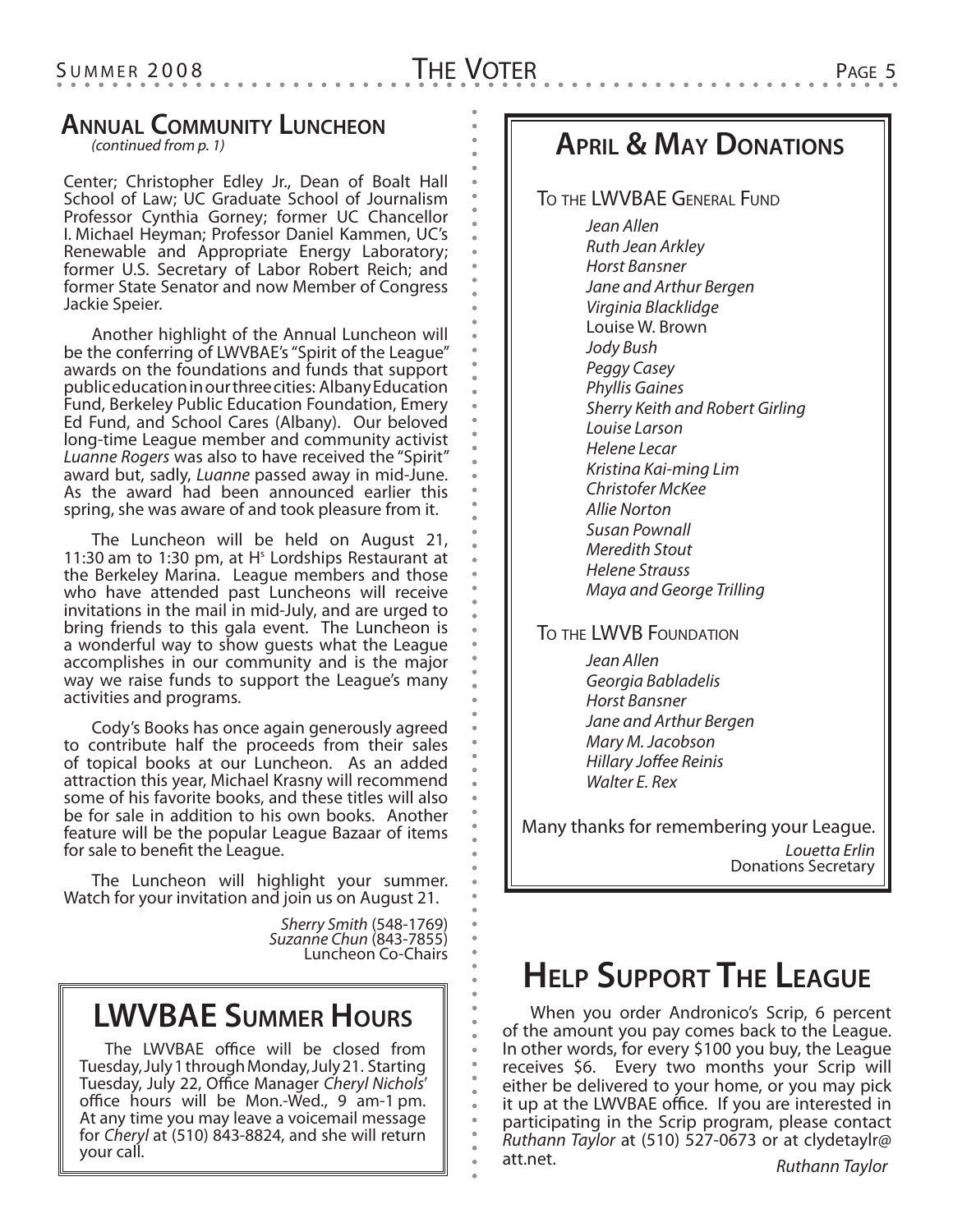## **Ecotourism, People, Parks And Property**

Ecotourism in national parks was the topic of discussion presented by Alice Kelly to Environmental Concerns' May 12 meeting. A graduate student at UC Berkeley College of Natural Resources, Kelly is the fourth recipient of the LWV Berkeley Foundation *Eva Alexis Bansner* Fund for Sustainable Communities Award.

Kelly, who was a Peace Corps volunteer in Cameroon, discussed the effects of ecotourism projects there, which have wide implication globally on distributive justice, community social well-being, and the ecology of a region.

With the establishment of Yellowstone in 1872, she said, the concept of national parks caught on around the globe and by 2003 there were 102,102 recorded national parks covering almost 19 million square kilometers. African national parks gained momentum in Anglophone Africa in the 1930s. When colonial powers instituted national parks, the existing property regimes in these regions changed dramatically. By shrinking the number of commons, as well as taking away local peoples' obligations and means of subsistence, colonists produced conflicts over access to a range of common property resources such as fuel wood, building materials, medicines and wild animals, as well as important cultural sites.

Kelly discussed the Mozogo-Gokoro National Forest Reserve established by the French colonial government in 1932, where the government forced local people off their land and into "obligatory" villages surrounding the forest that had once been their homes. Creating new forest regulations, the colonial government and the Cameroonian's national government disregarded the local population's customary rights, land tenure and modes of production, she said. Wood harvesting, agriculture and hunting – traditional practices of local people suddenly became timber stealing, squatting and poaching. Recognizing that this practice was unsustainable, the Government of Cameroon is experimenting with a new approach. After 72 years of fortress conservation and ongoing natural resource contestation, the park was designated for ecotourism development.

As a Peace Corps volunteer in Cameroon, Kelly arranged a meeting with eight local villages, in which she was able to convince the head chief that women should be involved in the ecotourism process, and she went on to establish a liaison between the National Park and the indigenous peoples to involve them in the ecotourism process as well. As a result of the liaison, trails will be created by locals, elders will be encouraged to become regional storytellers, and people will be able to sell their wares.

Kelly points out that conflicts between people and parks exist all over the world, and ecotourism is often offered as a panacea for these clashes. However, she said that the effects of ecotourism projects on distributive justice, community social well-being and the ecology of a region are still uncertain. The results of her study afforded by the Bansner Award could have broad impacts on debates about the planning, application, and management of ecotourism projects around the world. Kelly says that a deeper understanding of the effectiveness of conservation tools can improve the sustainability of both biodiversity and the livelihoods of local people.

*Submitted by Gail Schickele, with the use of direct citations from Alice Kelly's Bansner Award application and her research paper, "People, Parks and Property: A look at Sub-Saharan Africa."*

**NOTES**: Alice Kelly asserts that today, in place of the former colonial powers, it is now the national governments, driven by international NGOs and by organizations such as the World Bank, International Monetary Fund and the United Nations, who are the creators of national parks. Even with projects that make claims towards sustainability, development and income-generating projects, in most cases national parks still exclude people from the land and from the natural resources that they once lived on and felt they had rights to, or ownership over.

> *Gail Schickele,* Co-Chair Environmental Concerns

### **Guest Editor Needed For October** *Voter*

As I will be out of town for the month of September, we are looking for a guest editor for the October *Voter*, which is scheduled to be prepared during the first two weeks of September. We create *The Voter* with Adobe InDesign, which is quite easy – and fun – to learn; I accomplished this feat last spring in a 9-week class at the Berkeley Adult School for a cost of \$55. The next InDesign class at the School will be held from June 23 to July 30. If you do not have InDesign on your home computer, Adobe has a 30-day free trial available for installation and use on Windows XP SP2+ and Mac OSX 4.8+ systems.

If you would like to help your League in September, please contact me for details at (510) 985-0651 or bambi323@sbcglobal.net. Just think – this could be the beginning of an exciting adventure in publishing!

*Alice Kisch*, Editor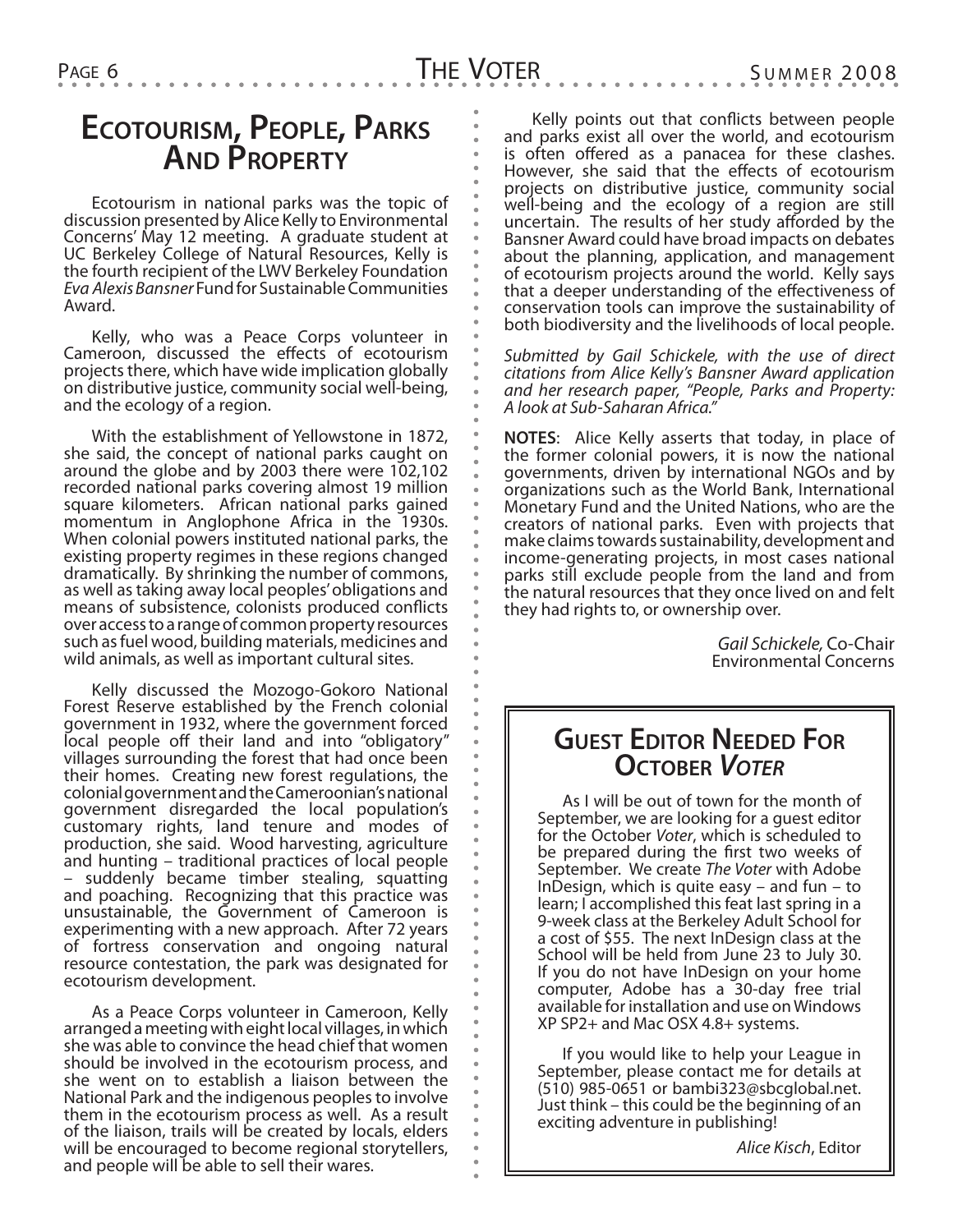### **Mandatory Water Rationing For The East Bay**

The last 18 months have been exceptionally dry ones for the East Bay Municipal Utility District. This past January's deluge notwithstanding, rain has been in scarce supply, and the district's reservoirs in the Sierras have become significantly depleted. Headed into the summer, EBMUD faces a serious challenge in trying to conserve water for its 1.3 million customers across Alameda and Contra Costa counties. EBMUD projects that by the beginning of the new rain year on October 1, its water storage will likely fall at least 200,000 acre-feet short of the preferred volume.

Accordingly, the EBMUD board of directors implemented a drought management program at its May 13 convening, approving reduction goals starting that day. The aim is to achieve 15 percent savings district-wide, with different categories of customers asked to decrease consumption at varying rates (single-family residences by 19 percent, multi-family residences by 11 percent, irrigators by 30 percent, commercial users by 12 percent, institutional uses by 9 percent and industrial users by 5 percent).

Also as part of the program, the following activities are prohibited:

Using water for decorative ponds, lakes, and fountains (except those that recycle the water);

Washing vehicles with hoses that do not have shutoff nozzles;

• Washing sidewalks, patios, and similar hard surfaces;

Irrigating outdoors on consecutive days or more than three days a week;

Lawn or garden watering that results in excessive runoff;

Sewer and hydrant flushing and washing streets with potable water supplied by EBMUD (except for essential purposes);

Using potable water for construction if alternatives are available; and

Using potable water for soil compaction and dust control when another source is available.

On July 8, the board will consider implementing drought rates at a public hearing that is certain to draw great attention. Those interested in learning more should visit EBMUD's website at www.ebmud. com for future updates.

*[From the June/July 2008 edition of the Bay Area Monitor]*

#### **League of Women Voters of Berkeley, Albany and Emeryville**

#### **Board 2008-2009**

| Recording Secretary:     | <b>SHERRY KEITH</b>                |
|--------------------------|------------------------------------|
| Treasurer:               | <b>BILL CHAPMAN</b>                |
| Co-VPs Action:           | <b>MIM HAWLEY</b>                  |
|                          | <b>JEAN SAFIR</b>                  |
| Co-VP Election Services: | <b>PHOFRE WATTS</b>                |
|                          | <b>LOIS BRUBECK</b><br>(OFF-BOARD) |
| VOTER Editor:            | ALICE KISCH                        |
| Membership Chair:        | <b>KAREN NEI SON</b>               |
| Health Care Director:    | URSULA ROLEE                       |
| Director of Education:   | HEI ENE LECAR                      |
| Directors-at-Large:      | <b>JANE COULTER</b>                |
|                          | <b>GINETTE POI AK</b>              |
|                          | <b>SHERRY SMITH</b>                |
|                          |                                    |

## **Voter Registration**

Thanks to the dedicated crew who have kept the post offices, libraries, senior centers, high schools and adult schools stocked with voter registration forms, Easy Voter guides and League Pros & Cons. *Merle Fajans*, *Jennifer McDougall*, *Jean Safir*, *Constance Fraser*, *Bobbie Spike*, *Sherry Keith* and *Barbara Adair*  have been very busy since the beginning of the primary season. Anyone who would like to join us can contact me at (510) 524-1920 or at berger1941@ sbcglobal.net. I expect we'll be busy again all the way to November 4. *Claudia Berger*

Voter Registration Coordinator

### **Climate Change Conference At International House**

The LWVBAE, along with the United Nations Association-USA East Bay Chapter and International House, University of California-Berkeley, will jointly sponsor a conference on "Why the Intergovernmental Panel on Climate Change Won the Nobel Peace Prize (along with Al Gore) in 2007". Stanford University Professor Stephen Schneider, a climatologist and member of the Intergovernmental Panel on Climate Change (IPCC), has been invited as the keynote speaker. This timely event will held in the fall at International House on the Berkeley campus. Watch for more information in the next *Voter*.

> *Carol Stone*, Co-Chair Environmental Concerns